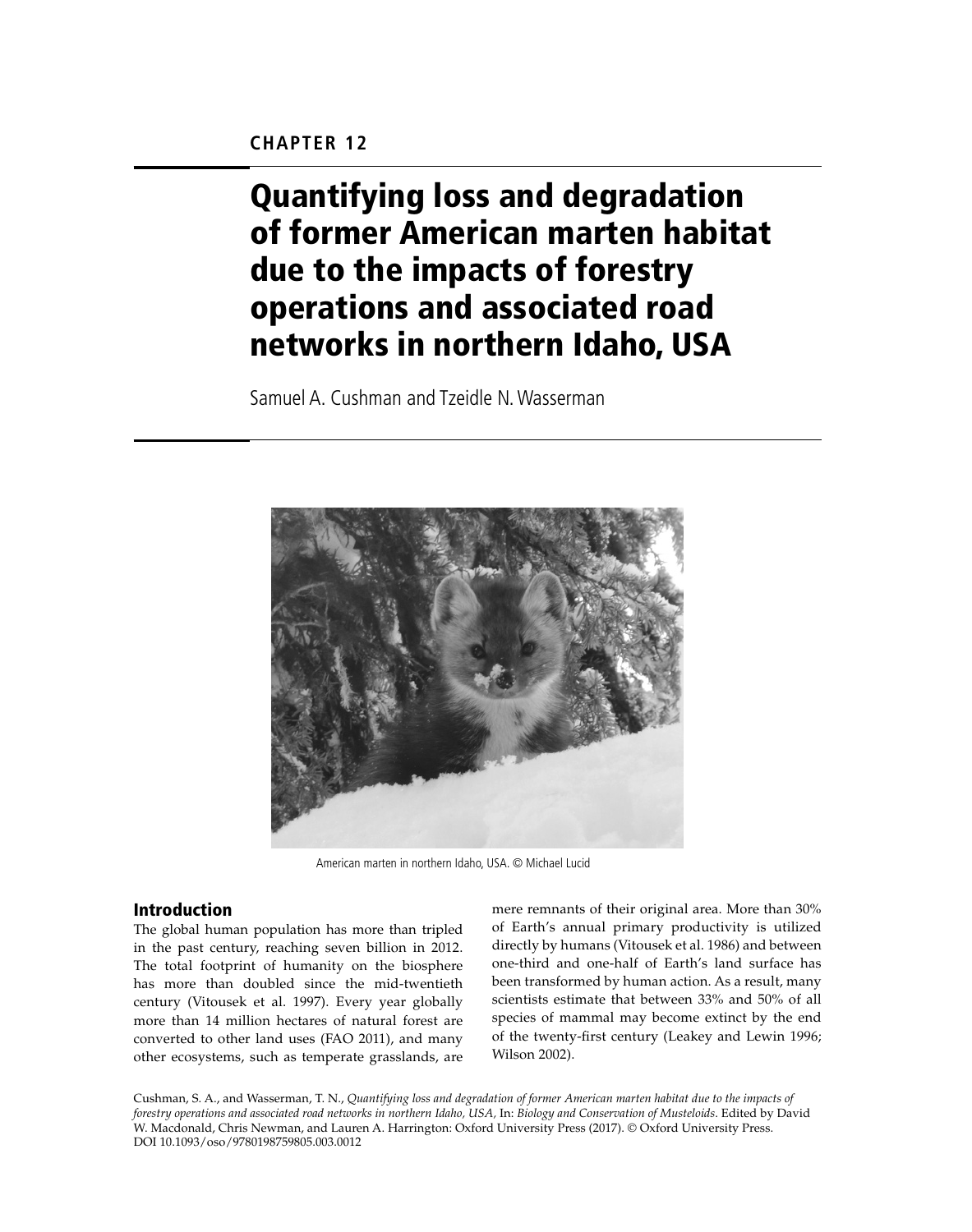Habitat loss and fragmentation are without question the most important drivers of the global biodiversity crisis (Saunders et al. 1991; Myers and Knoll 2001; Balmford et al. 2003). Each species performs best near an optimum value of its key resource requirements and cannot survive when this value diverges beyond its tolerance (Schwerdtfeger 1977); thus habitat is best thought of as species-specific and multidimensional (Hutchinson 1957). Each species has a unique ecological niche that differs from that of all other species. Multidimensionality arises because there are typically a suite of environmental variables that define each species' habitat. It is also multi-scale because each of these environmental variables is likely to be related to resource use at different spatial scales (e.g. Grand et al. 2004; Sánchez et al. 2014; Shirk et al. 2014).

Most studies of habitat loss and fragmentation have used a simplified model of habitat known as the 'island biogeographic perspective' (Forman and Godron 1986). This assumes that one can represent the environmental characteristics that are important to an organism as a single map class, defined as 'habitat', and that all locations that are 'non-habitat' are equivalent and can be treated in a uniform manner (Turner et al. 2001). This simplistic view of habitat, however, is usually insufficient to reflect the multidimensional nature of habitat structure for most species (e.g. Cushman et al. 2010). Reliable assessment of the effects that habitat loss and fragmentation have on a population depends on defining habitat in a way that is biologically meaningful and represents environmental features at scales that determine suitability for the species.

When a habitat is defined as a single cover type, it is easy to define habitat loss as the reduction in the extent of the cover type, and habitat fragmentation as the breaking of habitat into pieces. When there is no focal habitat type, and the landscape instead is represented as a mosaic of different patch types, it is substantially harder to define habitat loss and fragmentation. Ultimately, when habitat is represented as gradients of varying quality, there are no patches at all (e.g. Cushman et al. 2010). In such situations the question becomes: should habitat loss be defined as a reduction in the total aggregate quality of habitat across the study area, or a reduction in the proportion of area meeting a certain threshold of quality, or something else?

The overall purpose of this case study is to illustrate how habitat quality is impacted by the effects of landscape change, through land use, and how this can be assessed quantitatively for a species with strong, multidimensional and multi-scale habitat relationships, the American marten (*Martes americana*).

# Predicting habitat suitability

Due to their dependence on extensive, unfragmented forest landscapes and microhabitat structures associated with late successional forest (Buskirk and Ruggiero 1994; Hargis et al. 1999), American marten are sensitive to fragmentation of late seral forest habitats, such as that resulting from timber harvest and associated extraction route/road building (e.g. Cushman et al. 2011). Previous studies have consistently shown that American marten habitat requirements include forests with high canopy cover (Hargis and McCullough 1984; Wynne and Sherburne 1984), abundant near-ground structure (Chapin et al. 1998; Godbout and Ouellet 2008), high prey densities (Fuller and Harrison 2005), and sufficient snow depth to provide subnivean spaces during winter (Wilbert et al. 2000). These habitats are thought to provide opportunities for foraging, resting, denning, thermoregulation, and avoiding predation. Perturbations such as timber harvest remove canopy cover, reduce coarse woody debris, change mesic sites into xeric sites, remove riparian dispersal zones, and change prey communities (Buskirk and Ruggiero 1994). American martens avoid areas with even relatively low levels of forest fragmentation and rarely use sites where more than 25% of forest cover has been removed (Hargis et al. 1999). Highly contrasting edge habitats, such as borders between late successional forest and harvested patches, and areas of open canopy are strongly avoided (Buskirk and Ruggiero 1994; Hargis et al. 1999; Cushman et al. 2011).

Recently, Wasserman et al. (2012a) predicted and mapped habitat suitability for American marten in northern Idaho, USA. They used multiple scale habitat suitability modelling with logistic regression on a data set of marten presence/absence locations collected non-invasively using genetic (hair) samples across a 3884 square kilometre region to quantify the relative importance of topographical, forest cover, and road density variables in predicting marten occurrence. Wasserman et al. (2012a) exposed strong and consistent relationships with various measures of landscape fragmentation: marten occurrence was positively associated with landscapes that contained high canopy closure, low road density of all roads (including small forest roads), few past clear-cuts, and extensive late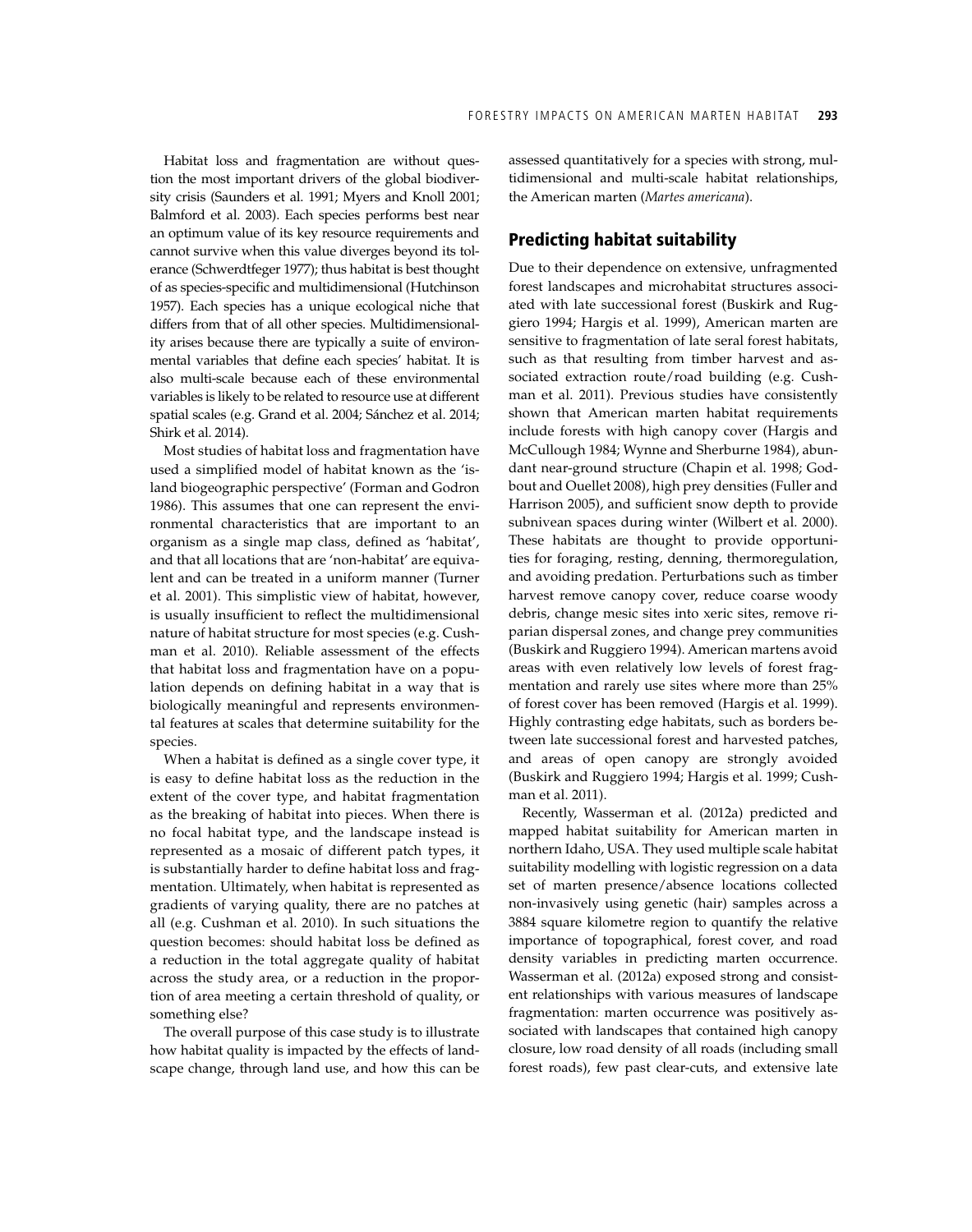seral forest. Several of these variables had maximum influence on marten probability of occurrence at fairly broad spatial scales. For example, probability of occurrence was diminished by road density at distances more than 2 km from a road. These long-distance, diffuse effects suggest that habitat fragmentation and forest loss can have cumulative effects that extend across broad landscapes and can reduce probability of marten occurrence over large extents.

At scales approximately the size of marten home ranges (500–1000 m radius; Tomson 1999) within our study area, American marten select landscapes with high average canopy closure, low road density, and low forest fragmentation (Wasserman et al. 2012a). Within these low-fragmentation landscapes, marten select foraging habitat at a fine scale (90 m) within middleelevation, late-seral, mesic forests, often with a large component of western red cedar (*Thuja plicata*). This is consistent with the results of previous studies, which have shown high sensitivity to landscape fragmentation and perforation by non-stocked clear-cuts (Hargis et al. 1999; Cushman et al. 2011), and strong preference of American marten in northern Idaho for mesic riparian forest conditions in unfragmented watersheds (Tomson 1999; Shirk et al. 2014).

Wasserman et al. (2012a) also revealed several new insights that have substantial implications for conservation and management of American marten. From approximately 1960 to the early 1990s there was a very high rate of timber harvest across the study area. Wasserman et al. (2012a) noted that most past timber harvest in the study area had occurred in lower and middle elevations, and was often concentrated in the most productive western red cedar cover types. Western red cedar covers approximately 15% of the study landscape (Evans and Cushman 2009), and forms optimal habitat for American marten. Specifically, Wasserman et al. (2012a) noted that past timber management in northern Idaho seemed to have been implemented in a way that affected marten habitat quality disproportionately, due to the: (1) pervasive timber extraction road (<10m wide/dirt track/unpaved) network, (2) dispersed clear-cutting in small patches (3–10 ha), and (3) importance of middle-elevation cedar forest to marten occurrence.

#### Forest management

Private land, which comprises 25.3% of the study area, has been heavily managed for more than 100 years. Much of the private land is in agricultural valleys that

were cleared of forest in the 1880s and 1890s. About half of the private land is forested, most of which has been heavily harvested, often several times, in the past century. Approximately 13.1% of the study area is State Trust Land, which is timber land owned by the State of Idaho and managed with the goal of maximizing economic return. The portions of these lands that are suitable for harvest (e.g. not steep slopes) have been heavily managed with intensive timber harvest in the past 60–80 years. The US Forest Service (USFS) manages 58.8% of the study area. In the post-World War II era, the USFS adopted a land management model based on regulated forests. The goal was to exert full control over timber harvest and wildfire across the land base not excluded from active management (such as official road-less or Wilderness Areas). The first step in implementing a regulated forest was installation of an extensive road network. Roads were built throughout National Forest System (USFS-managed) lands, except for administratively withdrawn areas such as congressionally designated Wilderness or areas that were too topographically extreme for road construction. This resulted in a pervasive network of roads throughout National Forests: currently there are approximately 837,000 kilometres of roads (including classified Forest Service roads, public, private, and unclassified, unauthorized roads) within the 78.1 million hectare US National Forest System. Wasserman et al. (2012a) surmised that, given the long-range effect of road density on habitat quality, this road network may have had a large negative effect on landscapelevel habitat suitability for American marten.

Timber harvest on National Forest System lands from the late 1950s until the 1990s was based on dispersing relatively small clear-cuts (3–10 ha) widely across the landscape. However, while the intended benefits of this approach were to avoid the ecological impacts associated with very large cut blocks, an unintended negative consequence was that this style of management maximizes forest fragmentation and edge density (Wallin et al. 1994). Forest fragmentation and perforation are among the greatest negative impacts on marten habitat quality and occurrence measured in habitat suitability studies (e.g. Hargis et al. 1999; Cushman et al. 2011). Indeed, Cushman and McGarigal (2007) showed that simulated timber harvest patterns involving dispersed clear-cutting led to much more rapid and more severe loss of habitat suitability for martens than aggregated harvest blocks.

These factors led Wasserman et al. (2012a) to propose that marten habitat quality in northern Idaho may have been substantially reduced by timber harvest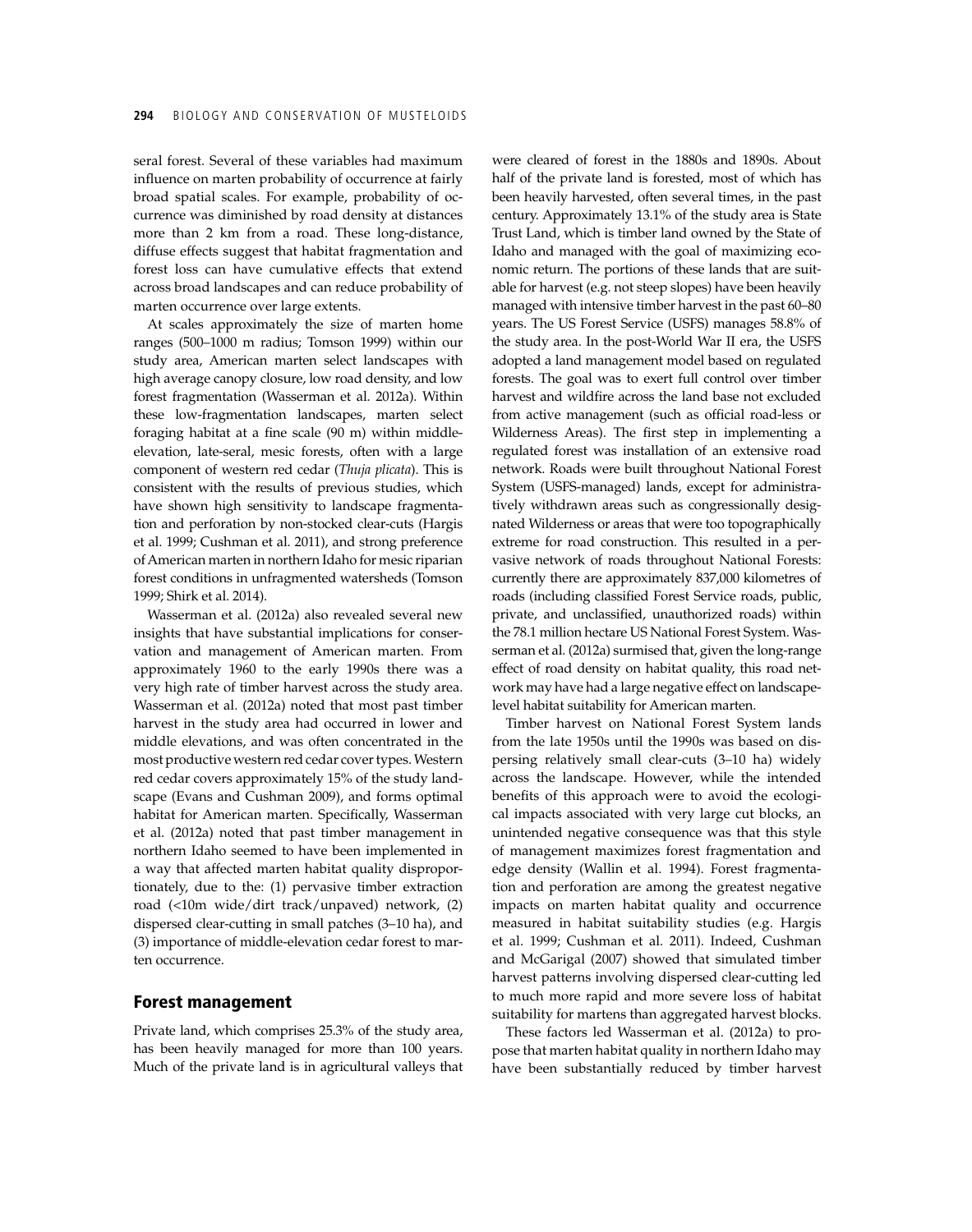and road building in the past 100 years. To test this hypothesis, however, it was necessary to reconstruct the historic conditions of the landscape variables (canopy cover, late seral forest patches, clear-cut patches, cedar-dominated forest types, elevation) included in the Wasserman et al. (2012a) habitat model and apply the model to predict the availability of American marten habitat under both pre-harvest (prior to 1900) and current conditions. Our goal in this case study was thus to quantify likely habitat loss due to timber harvest practices over the last century.

#### Northern Idaho study area

The study area is a 3884 km<sup>2</sup> section of the Selkirk, Purcell, and Cabinet Mountains, encompassing the Bonners Ferry and Priest River Ranger Districts of the Idaho Panhandle National Forest (2282 km<sup>2</sup>) and adjacent non National Forest System lands, including private land (986 km<sup>2</sup>), state (508 km<sup>2</sup>), tribal- and other federal agency-owned land (Figure 12.1). The topography is mountainous, with steep ridges, narrow

valleys, and many cliffs and cirques at the highest elevations. Elevation ranges from approximately 700 m to 2400 m above sea level. The climate is characterized by cold, moist winters and dry summers. The average daily maximum temperature at Bonners Ferry, the largest town in the study area, in the coldest month (January) is 0.2 °C, while that of the warmest month (July) is 27.8 °C. Average precipitation in the wettest month (December) amounts to 7.84 cm, while that of the driest month (July) is 2.33 cm, with an average annual total of 56.4 cm.

The area is heavily forested, with subalpine fir (*Abies lasiocarpa*) and Engelmann spruce (*Picea engelmannii*) co-dominant above 1300 m, and a diverse mixed forest of Douglas-fir (*Pseudotsuga menziesii*), lodgepole pine (*Pinus contorta*), ponderosa pine (*Pinus ponderosa*), western white pine (*Pinus monticola*), grand fir (*Abies grandis*), western hemlock (*Tsuga heterophylla*), western red cedar, western larch (*Larix occidentalis*), paper birch (*Betula papyrifera*), quaking aspen (*Populus tremuloides*), and black cottonwood (*Populus trichocarpa*) dominating below 1300 m.



Figure 12.1 The study area consists of an approximately 3800 km<sup>2</sup> region in the United States northern Rocky Mountains in the State of Idaho, including portions of the Selkirk, Purcell, and Cabinet Mountains. Areas in dark cross-hatching are private lands; areas in light cross-hatching are state lands; areas with no cross-hatching are National Forest Lands.. 1—Long Canyon, 2—Parker Creek.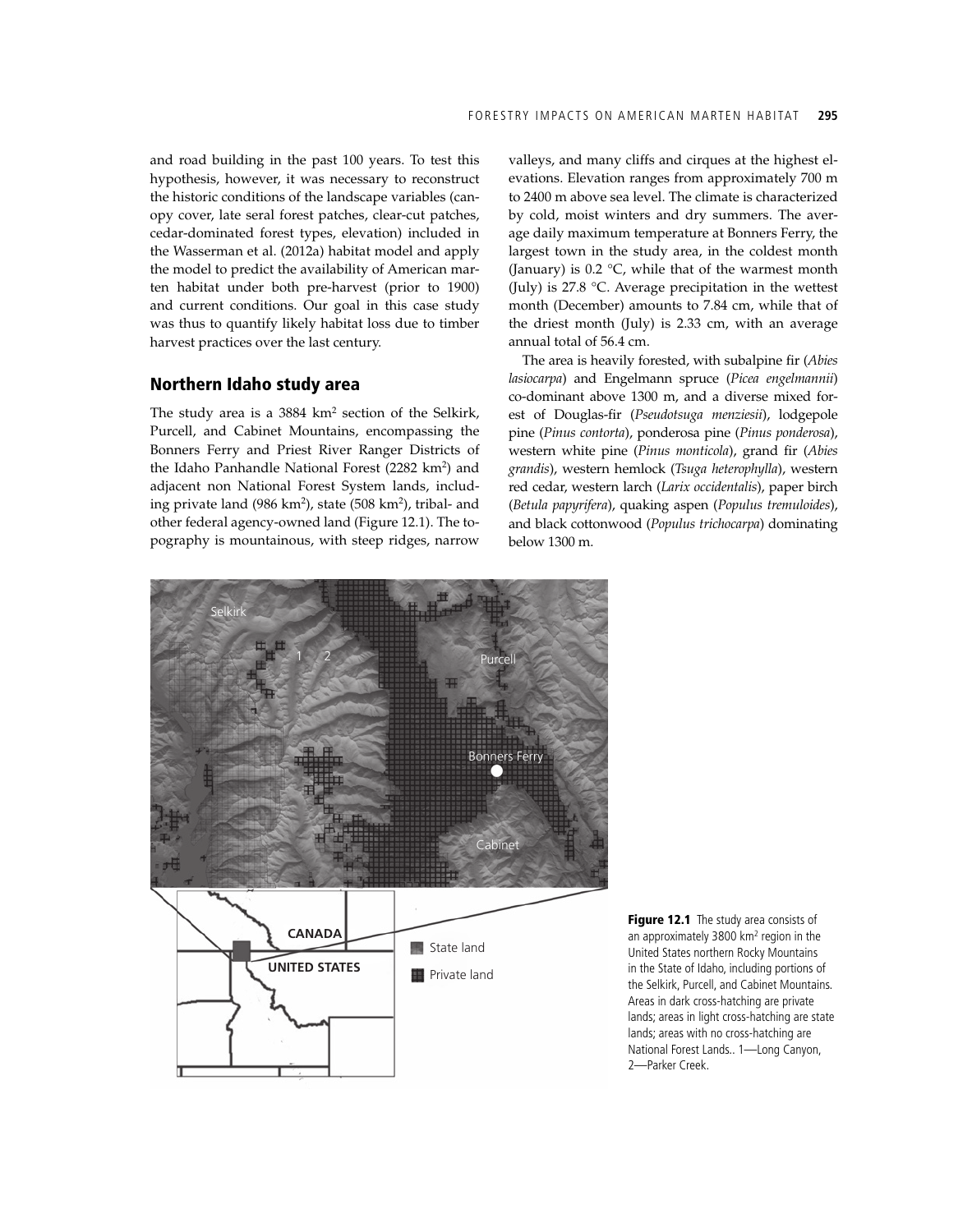#### Methods and analyses

### **Habitat model**

We utilize a multi-scale habitat suitability model produced by Wasserman et al. (2012a), who used multiscale logistic regression modelling to predict habitat suitability from a presence/absence data set collected non-invasively through hair snaring (e.g. Wasserman et al. 2010). To obtain data on American marten presence, Wasserman et al. (2010) deployed hair snare stations at 361 locations across topographical and ecological gradients, across the study area, over three winter seasons (2005, 2006, and 2007; one survey per site). Genetic analysis confirmed detection of American marten at 159 individual hair snare stations. Wasserman et al. (2012a) selected variables a priori known to be related to American marten occurrence based on previous research (Buskirk and Ruggiero 1994; Hargis et al. 1999; Tomson 1999), including elevation, percent canopy closure, road density, patch density, percentage of the landscape occupied by late seral forests, percentage of the landscape occupied by non-stocked clear-cuts, and probability of occurrence of each major tree species (western red cedar and six other species) at each cell of the landscape. The first step undertaken by Wasserman et al. (2012a) was to use bivariate scaling (Thompson and McGarigal 2002; Grand et al. 2004) to identify the scale at which each of these independent variables was most strongly related to American marten occurrence. This resulted in reduction of the model to seven variables significantly related to marten occurrence (Table 12.1). Wasserman et al. (2012a) then used logistic regression to test all combinations of these predictor variables and used model averaging, based on AIC weights, to produce parameter estimates for a final model predicting probability of marten occurrence. This model was then used to evaluate the impacts of past timber harvest and road building on the extent and quality of available marten habitat.

#### **Developing pre-harvest landscape conditions maps**

The key new analyses needed to infer effects of past land management on marten habitat quality involved mapping each predictor variable, as per Wasserman et al.'s (2012a) habitat model, as it would have existed in the landscape prior to road building and timber harvest (approximately 1900). Removal of road effects was accomplished by digitally 'filling' the pixels

Table 12.1 Variables included in the final habitat model, their spatial scale and effect on marten probability of occurrence. Each variable was quantified at the spatial scale (focal extent) at which it most strongly affected probability of occurrence. Effect size was measured as the percent change in the probability of marten occurrence as the associated variable changed from the 10th to the 100th percentile value in the data set, holding the other variables constant at their medians.

| <b>Predictor variable</b>                                | Spatial scale (m) | <b>Effect size</b> |
|----------------------------------------------------------|-------------------|--------------------|
| Flevation                                                | 1400              | $+19.78$           |
| Road density                                             | 1980              | $-53.05$           |
| Percent canopy cover                                     | 990               | $+61.05$           |
| Patch density                                            | 990               | $-46.26$           |
| Percentage of the focal landscape<br>in large sawtimber  | 90                | $+13.21$           |
| Percentage of the landscape in<br>non-stocked conditions | 990               | $-35.99$           |
| Western red cedar                                        | 90                | $+77.21$           |

in the landscape lying on roads with forest, using GIS filtering to merge patches of forest fragmented by roads. Reconstructing the canopy cover, patch density, and percent of landscape in non-stocked clearcuts and late seral forest were more challenging tasks. For this we developed a classification algorithm that identified patches of past timber harvest and reclassified them as forest with age-class corresponding to the forest patches surrounding them. Specifically, we noted through visual inspection of the maps, with reference to our intimate knowledge of the study area, that areas that had been harvested within the past 50 years were in non-stocked, seedling/sapling, or pole conditions. Furthermore, we noted that the patch shapes of these areas were highly angular and compact, rather than the more complex and amoebic shapes produced by natural disturbances. Thirdly, we noted that past timber harvest patches were generally larger than 7 ha and less than 856 ha. These observations allowed us to use GIS to identify all patches that were likely to have resulted from timber harvest in approximately the past 50 years. We then reassigned the seral stage of each such patch according to the seral stage of the forest in the largest adjacent patch. Canopy closure values for all cells in the patch were similarly re-assigned as being equal to the average value of the forest cells immediately conterminous. This produced a retrospective seral stage map and canopy closure map from which we calculated pre-harvest percentage of the landscape in late seral and non-stocked forest, and canopy closure, respectively.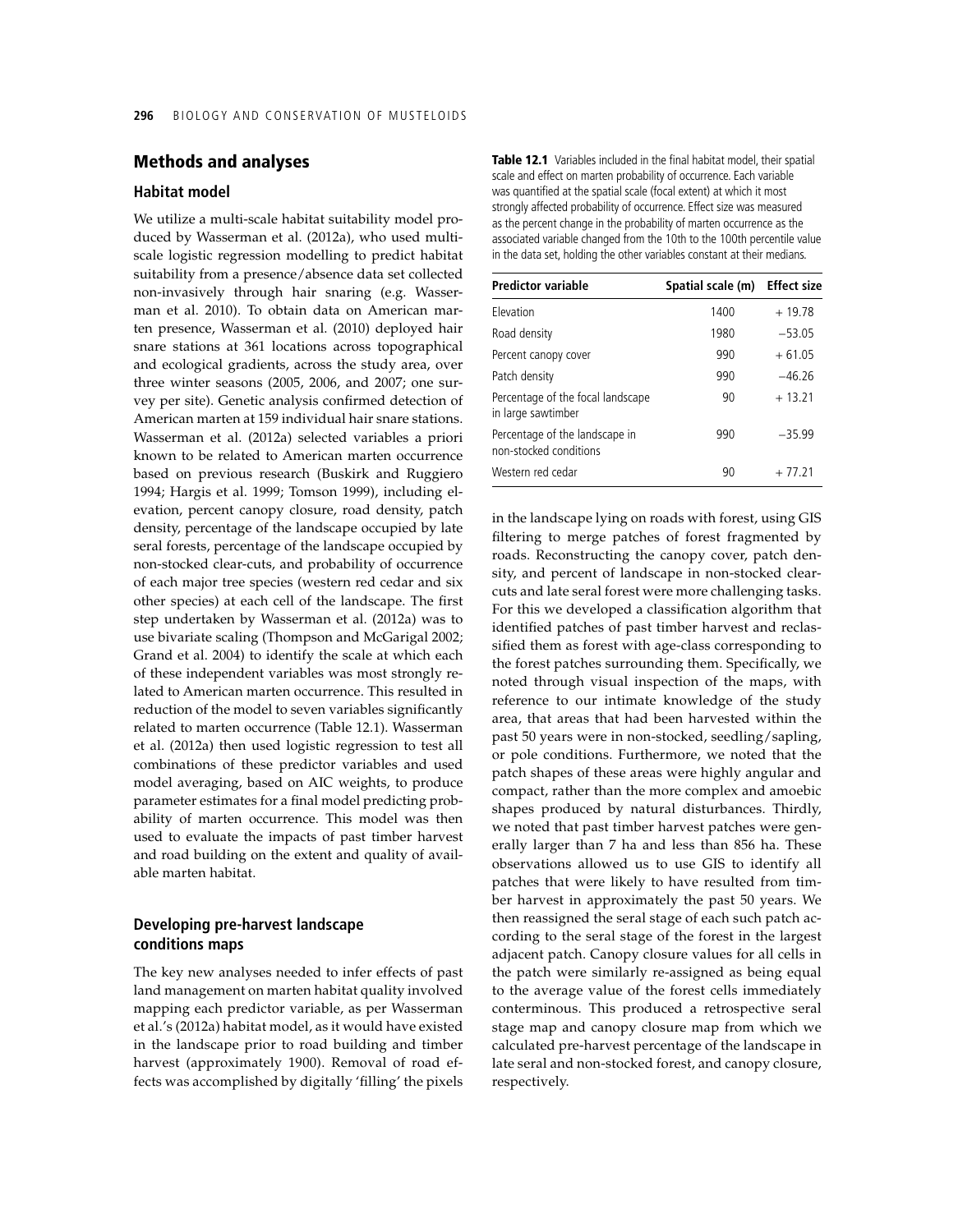## **Predicting changes in extent, quality, and fragmentation of marten habitat**

To predict changes in the extent, quality, and fragmentation of marten habitat, we applied our empirical logistic regression equation developed in Wasserman et al. (2012a) to predict probability of marten presence across the landscape at both dates. We quantified changes in predicted habitat by reclassifying the two predicted probability maps into bins (all cells greater than 50% probability of marten occurrence classified as moderate to high quality; all cells greater than 70% probability classified as high quality). We then used FRAGSTATS (a spatial pattern analysis program, McGarigal et al. 2012) to calculate several landscape metrics quantifying landscape configuration and composition. Landscape metrics are statistical measures of particular spatial attributes of a landscape mosaic. We calculated four landscape metrics, including the percentage of the landscape covered by habitat in that suitability class (PLAND), which gives a total measure of the amount of habitat in the two maps at each suitability level (moderate to high quality, or high quality). We also calculated the largest patch index (LPI, which measures the extent of the largest single patch of habitat as a proportion of the landscape), the area weighted mean patch size (AREA\_AM, measuring the expected value of patch area when selecting a pixel of a particular habitat type from the map at random), and correlation length (GYRATE\_AM, measuring the area-weighted extensiveness of patches of that cover type) of habitat, which all describe different attributes of habitat extensiveness across the landscape. These metrics were chosen based on their utility in predicting habitat occupancy and gene flow in fragmented landscapes in various studies on a number of other species (e.g. Cushman et al. 2013). For more information on landscape pattern analysis with Fragstats with applications to habitat assessments, see Cushman and McGarigal (2007), Cushman et al. (2013), and McGarigal et al. (2012).

# Effects of timber harvest and road building on extent and fragmentation of marten habitat

#### **Overall pattern of habitat loss**

There were striking differences in the extent, pattern, and quality of habitat predicted in the historic landscape prior to road and timber harvest effects (Figure 12.2a) compared with the current condition of the landscape (Figure 12.2b). In the pre-harvest and preroad landscape we predicted extensive and well connected areas of high suitability habitat (white areas, Figure 12.2a) that spread dendritically from middle elevation, mesic valleys across large extents of the three mountain ranges. In contrast, the current landscape is characterized by a general reduction in habitat suitability and increased fragmentation due to timber harvest and roads (Figure 12.2b). The extent and pattern of this reduction in habitat suitability is best seen in the map





Figure 12.2 Comparison of mapped probability of occurrence for (a) predicted marten habitat removing the effects of roads and past timber harvest (b) current predicted marten habitat. In both maps full white represents the maximum predicted probability of 0.828, and full black represents 0.0 probability, of marten occurrence in any given cell.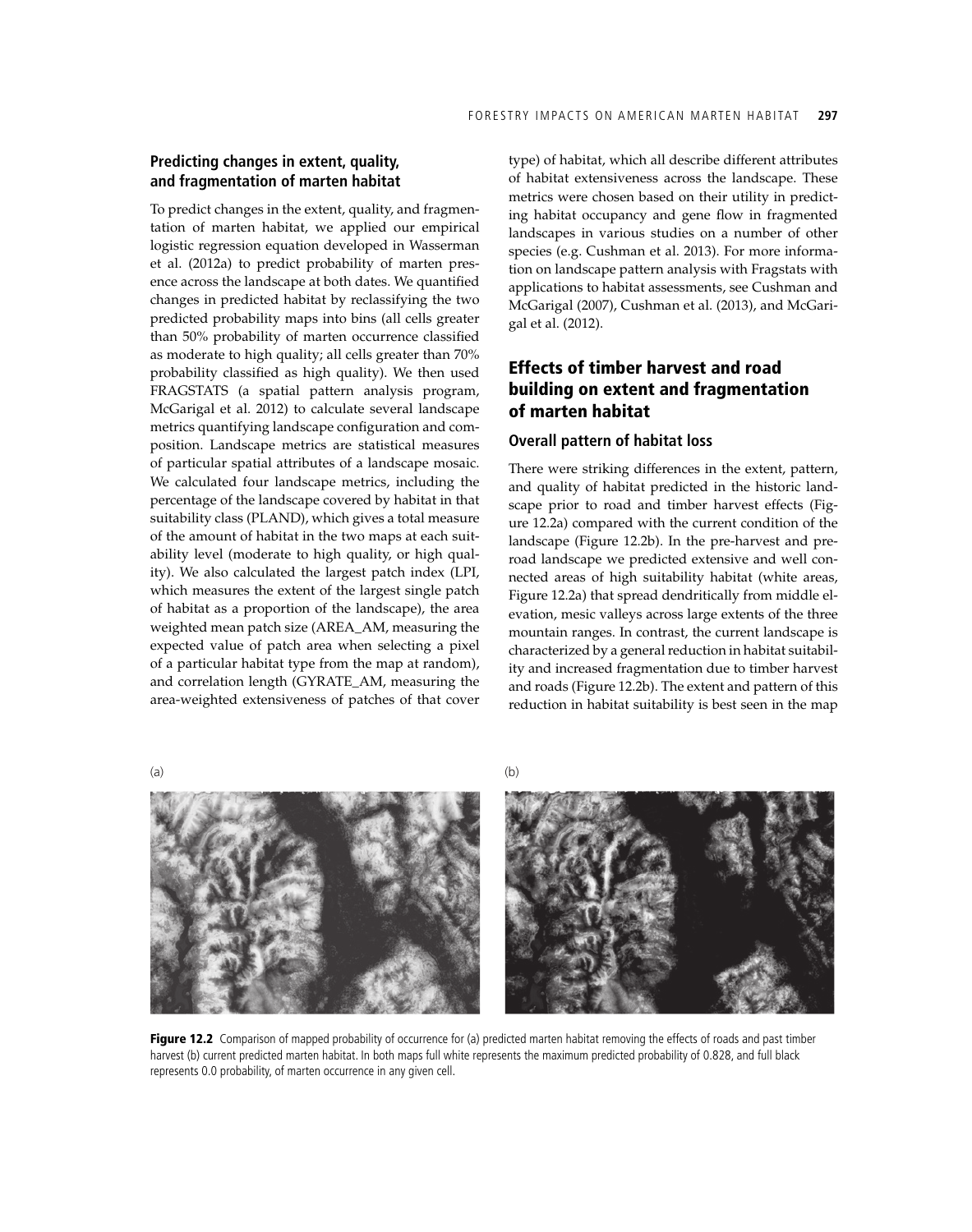depicting the difference between predicted probability of occurrence without roads or logging retrospectively, and the current situation (Figure 12.3). This difference map shows reductions in predicted habitat suitability concentrated in middle elevation valleys and spreading across adjacent ridges. The severity of habitat loss appears to have been highest in the eastern part of the Selkirk Range and throughout the portion of the Purcell Mountains included in the study area. In contrast, the predictive model implied relatively less reduction in predicted habitat suitability over the northern portion of the Selkirk Range and the Cabinet Mountains, as well as in the road-less area that runs along the Selkirk Crest and encompasses the drainages of Long Canyon and Parker Creek, which was predicted to suffer virtually no reduction in habitat suitability. These areas retained high suitability due to very low amounts of harvest and road building compared to the majority of the study area.

# **Proportional changes in habitat suitability by ownership category**

A simple way to quantify these changes is to summarize the average probability of occurrence in the pre- and post-harvest landscapes, by land ownership. The average pixel probability of occurrence for martens across the entire study area declined from 46% in the pre-harvest to 28% in the post-harvest landscape (Table 12.2). The pre-harvest average suitability of state and USFS lands were roughly the same (55% and 57% respectively) and declined by similar proportions (to 34% and 36% respectively). In contrast, private land had relatively low pre-harvest average probability of marten occurrence (21%) and a proportionally larger reduction (to 9%; Table 12.2).

| Table 12.2 Marten probability of occurrence, averaged across all   |  |
|--------------------------------------------------------------------|--|
| pixels, for pre- and post-harvest landscapes by ownership category |  |

|                     | <b>USFS</b> | Private | <b>State</b> | Total |
|---------------------|-------------|---------|--------------|-------|
| Pre-harvest         | 0.57        | 0.21    | 0.55         | 0.46  |
| Post-harvest        | 0.36        | 0.09    | 0.34         | 0.28  |
| Difference          | 0.21        | 0.13    | 0.22         | 0.18  |
| Relative difference | በ 37        | 0.60    | 0.39         | 0.39  |

# **Changes in landscape metrics across ownership categories**

#### **Percentage of the landscape covered by moderate to high, or high, quality habitat**

Across the full study area extent, we predicted a decrease in the extent of moderate to high quality habitat (areas with greater than 50% probability of occurrence) from 38.5% in the pre-harvest to 22.6% in the current landscape, amounting to a relative decrease of 41% (Figure 12.4a). The proportional loss of habitat was higher for the highest quality habitat (areas with greater than 70% probability of marten occurrence). Specifically, the extent of high quality habitat decreased by 67% from 12.8% of the pre-harvest, to 4.3% of the current, landscape (Figure 12.4b). There were marked differences in the amount of habitat loss among the different ownership categories. For moderate to high quality habitat, there was proportionately less habitat loss in USFS lands (−37.2%), followed by state lands (−52.0%), with private lands showing the highest habitat loss (−78.1%; Figure 12.4a). Even more severe relative loss was seen in the high quality habitat, with a proportional decline of 62.6% for USFS, 80.2% for state, and 93.0% reduction in the extent of



Figure 12.3 Change in predicted probability of marten occurrence as a result of road building and timber harvest. Full black represents the largest reduction in predicted probability of marten occurrence of −0.710, and full white represents no change in predicted probability of occurrence.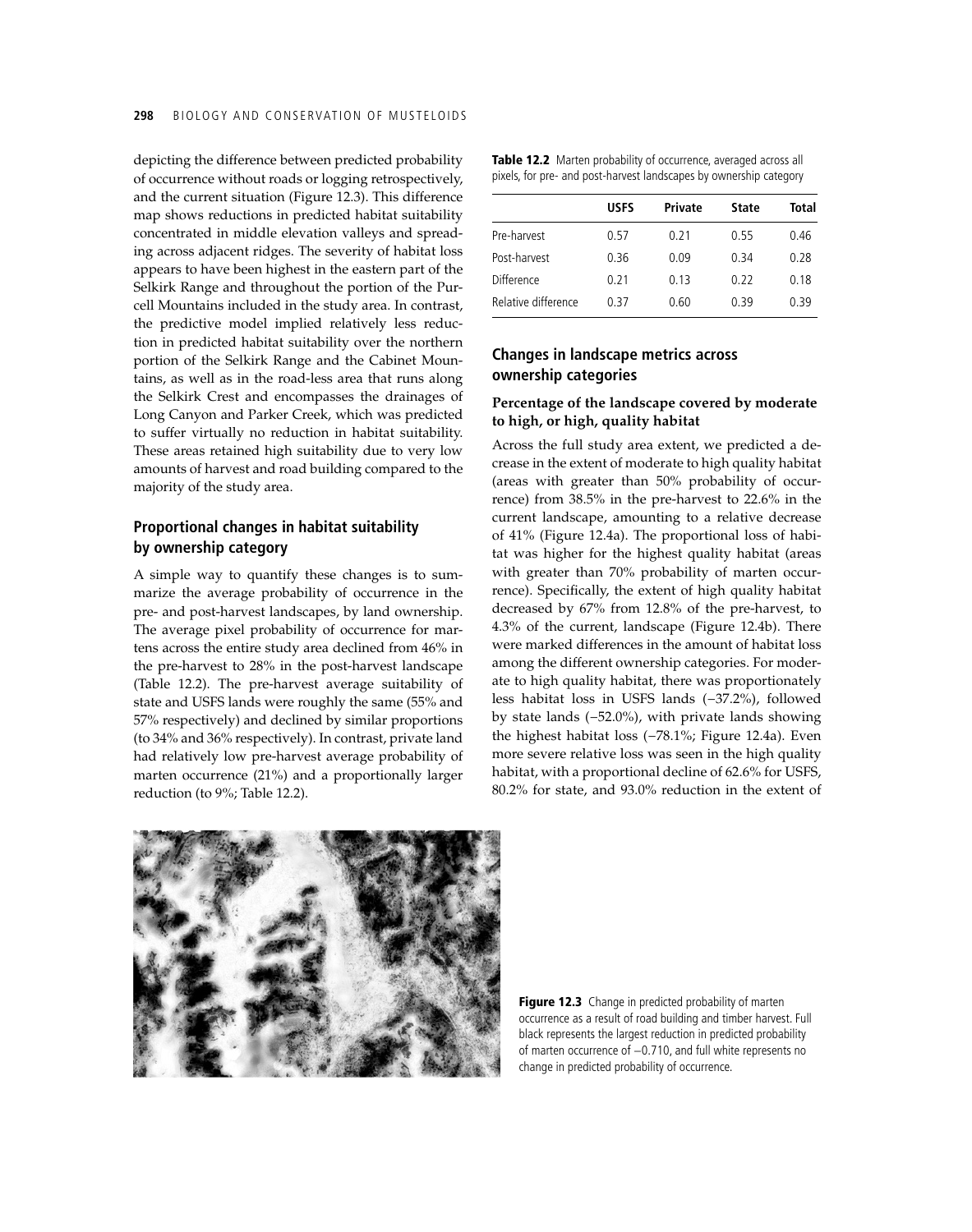

Figure 12.4 Comparison of four FRAGSTATS metrics between pre- (black bars) and post-harvest (grey bars) landscapes, calculated on moderate to high quality habitat (left panels), and high quality habitat (right panels), for the full landscape and for the different ownership categories. The metrics are: PLAND—percentage of the landscape coverd by habitat, LPI—extent of the largest patch of habitat as a percentage of the landscape, AREA\_ AM—area-weighted mean patch size of habitat, GYRATE\_AM—correlation length of habitat. The ownership categories are: full study area (first two bars), privately owned land (third and fourth bars), state-owned land (fifth and sixth bars), US Forest Service land (seventh and eigth bars).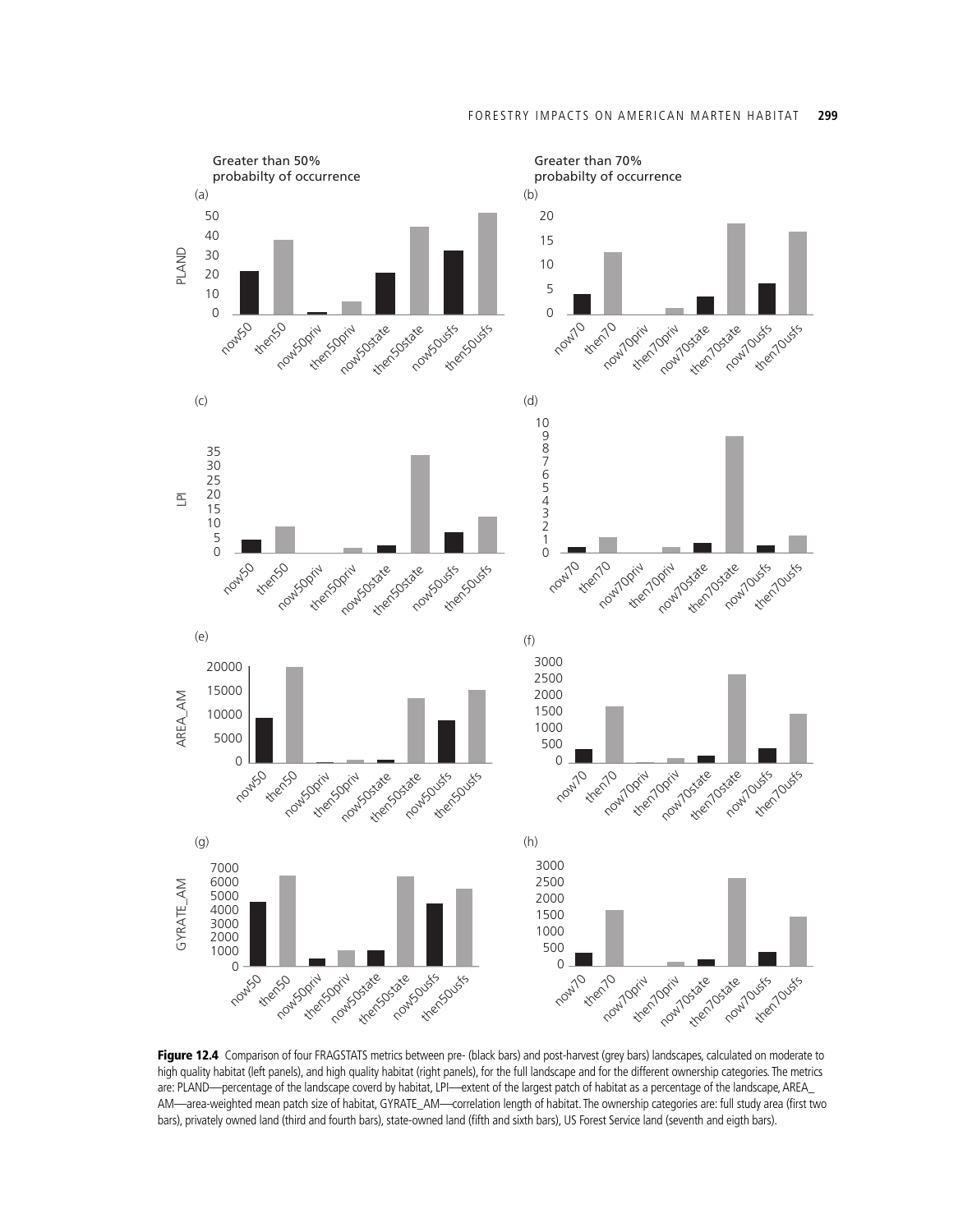high quality habitat in private lands as a result of logging and road building (Figure 12.4b).

#### **Largest Patch Index**

We predicted large declines in the extent of the full landscape covered by the largest patch of moderate to high quality habitat. Specifically, in the pre-harvest landscape the largest patch of moderate to high quality habitat covered 9.4% of the study area, and decreased to 4.7% in the current landscape (Figure 12.4c), a relative decline of 50.2%. The Largest Patch Index declined even more for the highest quality habitat (from 1.2% to 0.3%, a relative decline of 72.5%; Figure 12.4d). The degree of decline in the Largest Patch Index differed among ownership categories. For moderate to high quality habitat, there was proportionately much less reduction in the size of the largest single habitat patch in USFS lands (−43.5%) than state (−92.1%) or private lands (−84.6%; Figure 12.4c). The relative decline of the Largest Patch Index of high quality marten habitat was also much greater for private and state lands than USFS land (Figure 12.4d).

#### **Area-weighted mean patch size**

The area-weighted mean patch size of moderate to high quality habitat was predicted to decline by 52.7% from the pre-harvest to the current landscape (Figure 12.4e), with proportionately larger declines in the area-weighted mean patch size of high quality habitat across the full study area (−75.4%; Figure 12.4f). As with the other metrics, the decline in the areaweighted mean patch size of moderate to high quality habitat was lowest for USFS lands (−41.9%) and much higher for state (−95.2%) and private (−84.0%) lands (Figure 12.4e). The relative decline of area-weighted mean patch size of high quality habitat was substantially greater than that of moderate quality habitat in USFS lands (−70.3%; Figure 12.4f), while state and private lands had similar reductions in high quality (−92.0% and −86.8% respectively) as for moderate to high quality habitat (Figure 12.4f).

#### **Area-weighted extensiveness of patches**

We predicted a decline of 29.3% in the area-weighted extensiveness of patches (correlation length) of moderate to high quality habitat from the pre-harvest to the current landscape (Figure 12.4g), with proportionately larger declines in the high quality habitat across the full study area (49.3%; Figure 12.4h). The decline in the correlation length of moderate to high quality habitat was much lower for USFS lands (−18.9%) than

for state (−81.8%) and private (−53.9%) lands (Figure 12.4g). The relative decline of correlation length of high quality habitat in USFS lands was substantially greater than that of moderate quality habitat (-43.1%; Figure 12.4h), while state and private lands had similar reductions in high quality (−92.0% and −86.8% respectively) as compared to moderate to high quality habitat (Figure 12.4h).

# Ecological implications for marten conservation

While it is widely known that timber harvest and road construction have negative impacts on American marten habitat quality, most past studies have not quantified the synoptic spatial effects of past land use change on extent and pattern of marten habitat. This study is valuable in providing explicit quantification of reduction in habitat quality, and, most importantly, spatially explicit mapping of the severity and location of these reductions, which is essential to understand the population-level implications and drivers of these changes.

The goal of our analysis was to quantify the apparent effects of past road building and timber harvest on the extent, quality, and pattern of American marten habitat in three mountain ranges in northern Idaho, and compare changes among ownership categories. Our results strongly suggest three things. First, it appears that road building and past timber harvest have had dramatic effects on reducing the extent of moderate/high quality marten habitat in each of the three mountain ranges, with the western Selkirk and Purcell Mountains most impacted.

The second main finding of our study is that timber harvest and road building have been most concentrated in the portions of the landscape that previously were of highest quality for marten habitat (e.g. middle elevation mesic valleys), and that the dispersed cutting pattern and extensive road network amplify the negative effects of the past landscape changes on the extent, pattern, and quality of marten habitat. This provides further support for the conjecture (see Wasserman et al. 2012a) that the dispersed nature of timber harvest on a fully regulated forest road network, with harvest disproportionately concentrated in middle elevation mesic valleys, would have a synergistic negative effect on marten habitat beyond that expected from the area of harvest alone. Since the early 1990s there has been little timber harvest on National Forest lands in the study area, but harvest rates have increased on state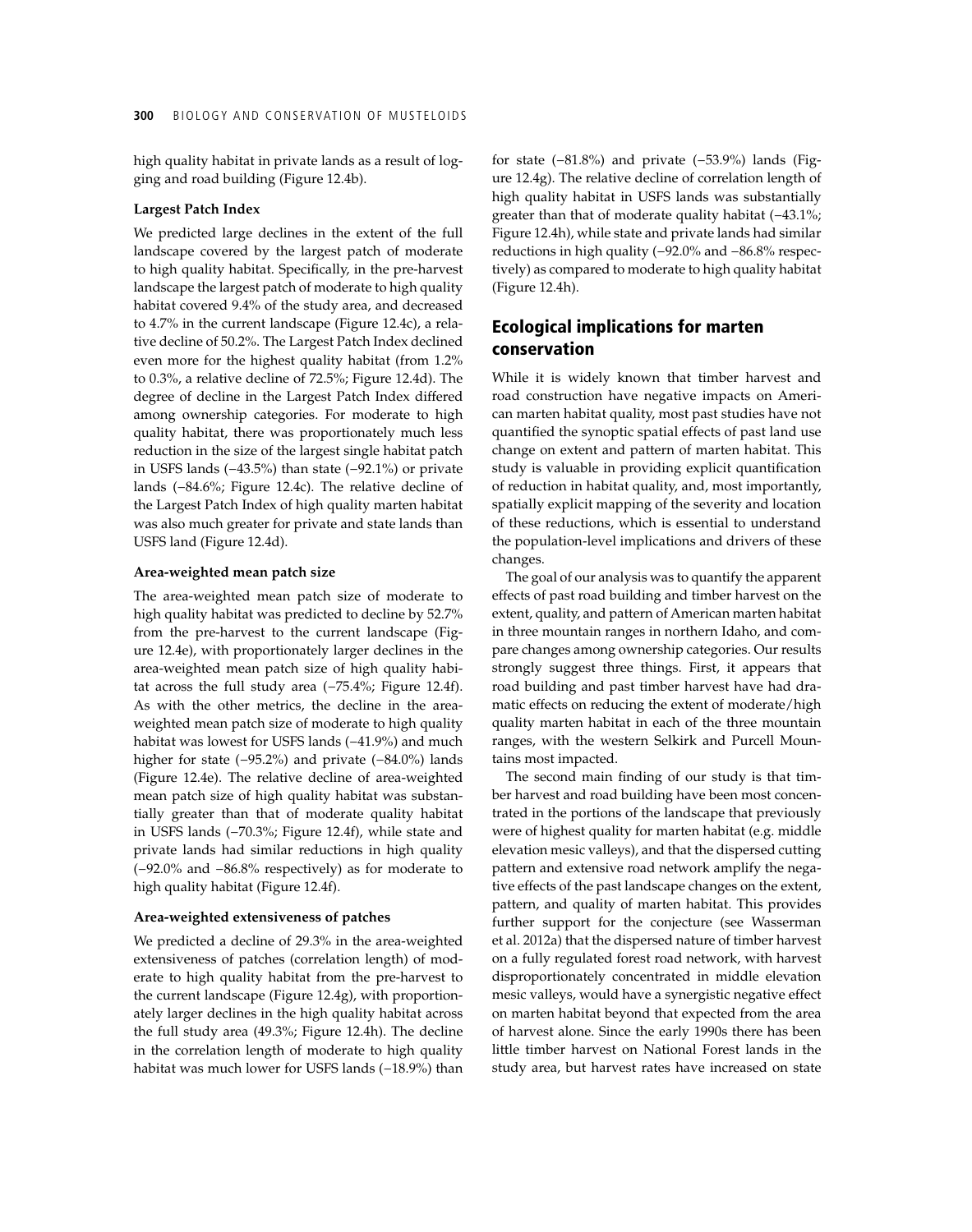and private land in the region, leading to a net reduction in harvest and road building, and a shift to the lower elevations and the western Selkirk Range (state land).

The third important result of our analysis is that there are large differences among private, state, and Forest Service land in terms of the extent and pattern of habitat loss resulting from timber harvest and road building. We predicted relatively low extent of quality marten habitat on private land in the pre-harvest landscape, largely because much of these lands are concentrated in low elevation agricultural valleys that probably did not support large marten populations in pre-settlement times. However, the private timber lands in the higher elevations have been heavily logged, and this has resulted in large relative declines in the extent, and large increases in fragmentation, of marten habitat on private lands. State Trust timber lands were predicted to have quite high extent and low fragmentation of marten habitat prior to road building and timber harvest, and to have experienced very large proportionate habitat loss and very large increases in fragmentation. Forest Service lands were predicted to have similar pre-harvest habitat extent and connectivity as state lands, but experienced proportionately smaller reductions in habitat extent and smaller increases in habitat fragmentation. The degree of habitat loss in Forest Service lands, however, was still quite high with 37% decline in the extent of moderate to high quality habitat and a decline of over 62% in the extent of high quality habitat, with similarly large increases in the metrics measuring habitat connectivity and fragmentation (LPI, AREA\_AM, GYRATE\_AM). These results overall suggest very large decreases in marten habitat extent and increases in fragmentation across the study area, with state and private lands showing particularly extreme declines in habitat extent and increases in fragmentation.

In Wasserman et al. (2010) we found that gene flow of martens in the study area was related to climatic gradients, with high gene flow (low landscape resistance) at middle to high elevations and reduced gene flow in warm valleys. In Wasserman et al. (2012b) we used an ensemble of Global Circulation Models to project future climate in the study area, extrapolated expected landscape resistance in those conditions, and applied individual-based, landscape genetic simulation modelling to investigate the potential impacts of habitat loss and fragmentation due to climate change-driven decreases in dispersal. We found that climatic warming predicted by the year 2080 would be expected to substantially reduce the extent of the marten population in the study area. Applying landscape genetic simulation models to these landscape changes, we (Wasserman et al. 2012b) predicted that allelic richness would decline linearly with reduction in habitat area and that heterozygosity would decline non-linearly with increasing fragmentation and decreasing habitat extensiveness. The large reductions in habitat area we predicted in the analyses reported here were likely therefore to have been accompanied by declines in allelic richness in the population, and the decline in habitat extensiveness and increase in fragmentation would be expected to have reduced observed heterozygosity as well.

Cushman et al. (2011) used path-level movement modelling of extensive empirical snow-tracking data to infer the effects of habitat loss and fragmentation on movement path selection of American martens in the central US Rocky Mountains. That study found that, in a landscape characterized by large and well connected patches of high quality habitat (such as we predict for the study area prior to road building and timber harvest), martens selected movement paths that efficiently maximized time spent in the forest types that have the highest density of prey. In contrast, after intensive road building and logging, marten paths became much more tortuous and were placed to avoid crossing open clear-cuts, resulting in probable loss of foraging efficiency, increase in energy use, and increase in predation mortality risk (due to increased exposure in open areas, longer distances traversed, and higher density of coyote [*Canis latrans*] and bobcat [*Lynx rufus*] in these areas). The large habitat loss and increase in fragmentation due to road building and timber harvest we predict in the current study would likely result in similar reductions in foraging efficiency, increases in energetic demands in integrating fragmented home ranges, and increased predation risk. These factors could be the proximate drivers of potential past population declines that may have driven the current pattern of heterogeneous occurrence across the study area and local reductions in genetic diversity in areas that had the highest habitat loss. We infer population declines from the observed low detection rates and low genetic diversity in areas we predicted to have had the largest decreases in habitat suitability.

These expectations are supported by Wasserman et al. (2010; 2012a). Specifically, the areas predicted to have undergone the highest reduction in habitat quality historically were also those with the smallest number of marten detections (Wasserman et al. 2012a) and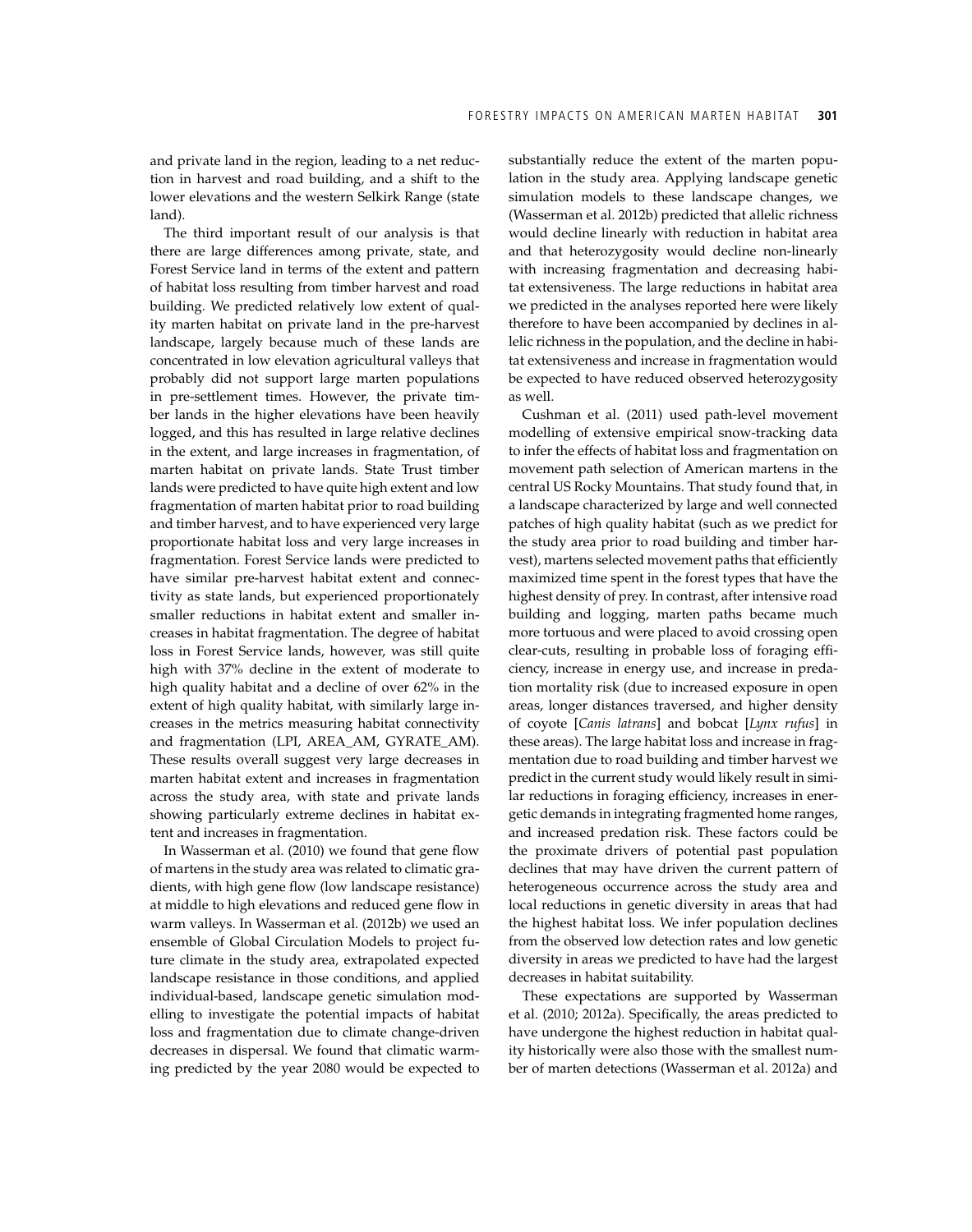lowest local genetic diversity (Wasserman et al. 2010), while detection rates and genetic diversity were by far the highest in the northern Selkirks and Cabinet Mountains. For example, we (see Wasserman et al. 2012a) detected few martens in the western Selkirk (dominated by heavily logged state land) and Purcell Mountains (USFS land with heavy logging and high road density). Conversely, detection rates were more than twice as high as in the northern Selkirk and Cabinet Mountains (USFS land with large road-less and unlogged areas). Likewise, we (Wasserman et al. 2013) found that allelic richness was 25% lower in the western Selkirk and the Purcell Mountains than in the parts of the study area where marten detection rates were higher. This suggests that the apparent historic habitat loss and fragmentation modelled in this analysis may be associated with long-term local population declines linked to reduction in genetic diversity, and that these population declines are concentrated in areas with high levels of past logging and road building.

#### **Comparisons with other mustelids**

These species-specific habitat changes for marten can be compared to other mustelids. While there have been no habitat models done for other mustelid species in the study area, modelling efforts in other parts of the US northern Rocky Mountains have indicated that fisher (*Pekania penannti*) occurrence is also strongly related to forest cover and fragmentation, and sensitive to habitat loss and fragmentation (e.g. Olson et al. 2014). Fishers are more strongly associated with lower elevation forest than are martens, and appear to be more strongly associated with riparian areas and cedar forest types (Olson et al. 2014), thus it is likely that fishers have been affected even more severely than martens. In contrast, Copeland et al. (2007) predicted that wolverine habitat quality was primarily related to elevation zone and overall forest cover, with high suitability in high elevation landscapes with high forest cover. These are the areas with the lowest change in our study area, suggesting that this species was probably less affected by forest harvest and road building than the others. Second, it shows the protective benefit of road-less status, as the large central Selkirk road-less area suffered nearly no reduction in predicted habitat quality. It is well known that road access is highly related to hunting and trapping pressure, which, along with increased predation and competition from other carnivores, such as coyote and bobcat, in highly roaded areas, probably contributes to the observed relationship with road effects.

Changes in the size and isolation of mature forest patches at a particular scale may have little or no detectable impact on species that perceive and respond to landscape patterns at a different scale or that select habitat on the basis of other environmental variables (e.g. shrub cover, litter depth) or that use a broad range of habitats (i.e. generalist species), while they might have large, negative consequences on probability of occurrence of a late-seral forest-dependent species, such as American marten. For example, as noted above, wolverines (Copeland et al. 2007) are likely to have responded very differently than martens to these changes, given their lesser sensitivity to forest cover and forest fragmentation, and association with high elevation locations where landscape change has been less, while fishers likely have been impacted even more (Olson et al. 2014), given their stronger association with lower elevation, late-seral, riparian forest, which has been disproportionately impacted by timber harvest and road building.

These inferences to fisher and wolverine are based on published models developed elsewhere in the region, and thus are uncertain until verified with rigorous assessment in this study area, as we did with the marten. The method we describe in this chapter could be applied generally to a wide range of species and provides the ability to quantify the effects of landscape changes on the probability of occurrence across large landscapes. Successful use of this approach, however, will depend on the development of robust, multivariate, and multi-scale models predicting probability of occurrence, which are not available for most species. Nevertheless, once such models are available they can then be used to guide conservation strategies to restore degraded habitats in the locations where they would have the largest positive impact, or limit future development in places that would have the largest negative effects on the population. There are large differences among private, state, and Forest Service land in terms of the extent and pattern of habitat loss resulting from timber harvest and road building. Our results overall suggest very large decreases in marten habitat extent and increases in fragmentation across the study area, with state and private lands showing particularly extreme declines in habitat extent and increases in fragmentation.